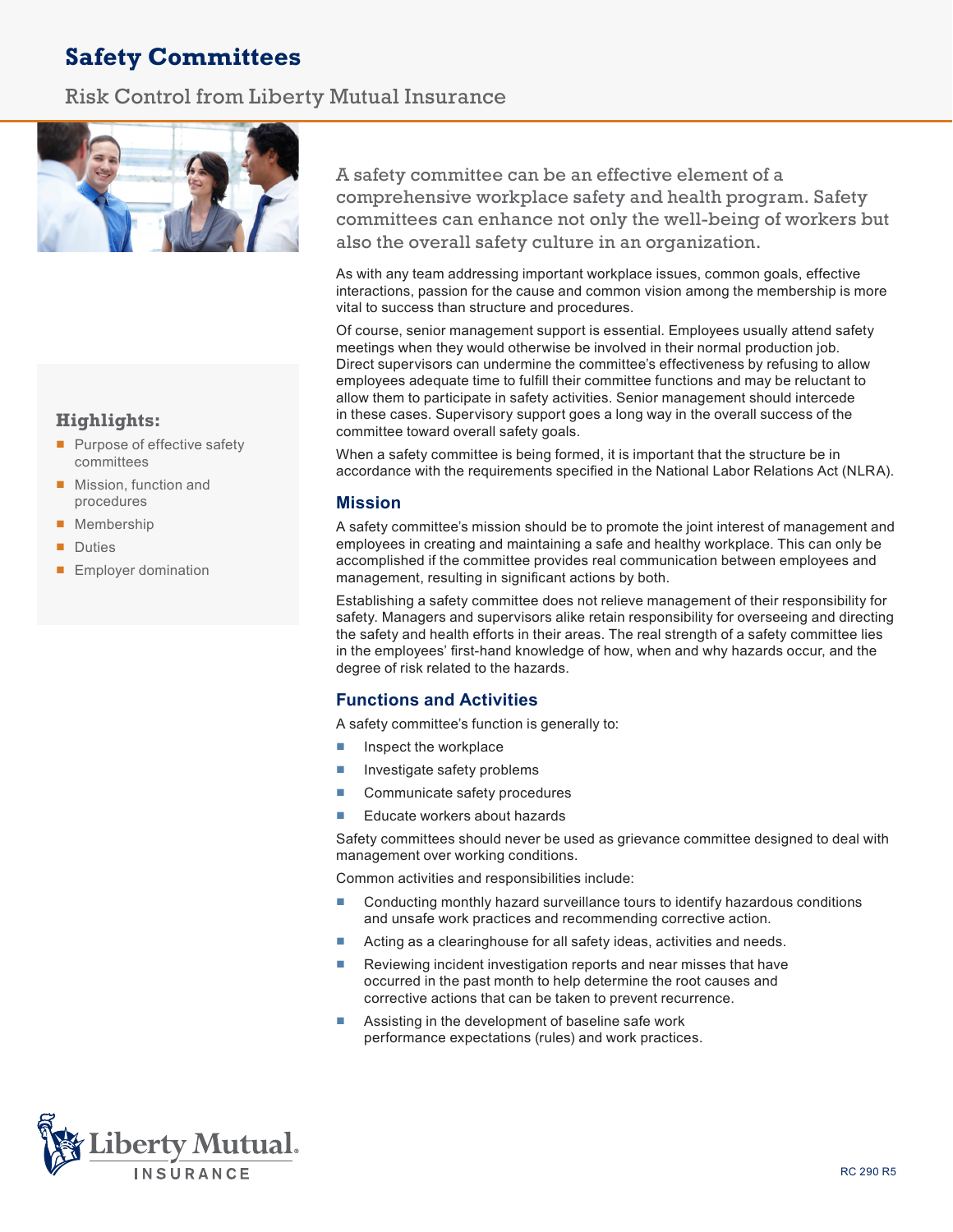- Coordinating training programs to maintain employee knowledge and skill in safety.
- Individually promoting safety activities and setting good examples in the areas where they work, as well as responding to employees concerns and complaints in the area of safety and health.
- Keeping records of committee meetings so that progress can be maintained and management remain informed.
- Assisting new employees in becoming competent and familiar with company safety practices.
- Encouraging prompt claims reporting and helping to identify return-to-work opportunities with the insurance carrier and treating physicians or specialists.
- Coordinating safety education and program alterations based, in part, on needs identified from audits and regular evaluations and investigations.

#### **Procedures**

Procedures agreed upon jointly by management and workers that cover the normal functions of the committee might include:

- **Meetings:** Frequency, starting time, length, agenda, attendance requirements, type of minutes or records to be kept, training of committee members, and how safety information will be disseminated to management and workers.
- **Inspections:** How inspectors will be trained and evaluated, checklists or report forms they will use, and how these will be distributed when complete.
- **Incident Investigation:** Investigator training, report distribution, management review and response, and supervisor/employee counseling.
- **Safety Problems: Analysis, risk assessment, safety** systems, machine guarding, air quality, etc.
- **Progress Measurement:** Objectives, metrics and reporting.

#### **Membership**

The chairperson of the safety committee can either be a manager/supervisor or employee. Many organizations have passed that function to the workforce, but provided ample support and funding (time and resources) to the committee leadership. Typically, responsibility for chairing the meetings is rotated periodically. A successful committee should include at least as many employees represented as managers/supervisors. Management should not have veto power over any committee activities or membership, and the committee itself should establish its own composition of a voluntary, rotating membership.

Every progressive committee will have some form of by laws or rules governing what they do, when it is done, who is involved with day to day operations and who and how activities are supported. This becomes essential when new members are introduced and even when deliverables are in question.

Safety committees come in all sizes. Some organizations report that the ideal working size for a committee is six members; more than ten becomes unwieldy. Other organizations believe that there cannot be too many members because it is easier to spread the safety work around. With large organizations, there are often working teams that send a team member to the main committee meetings and report to a core membership team or 'steering committee' who then delegate special assignments.

## **Safety Committees and the National Labor Relations Act (NLRA)**

The National Labor Relations Board (NLRB) establishes the framework for collective bargaining and labor management relations in the private sector. An improperly structured or implemented safety committee might be considered an illegal "labor organization" under the NLRA.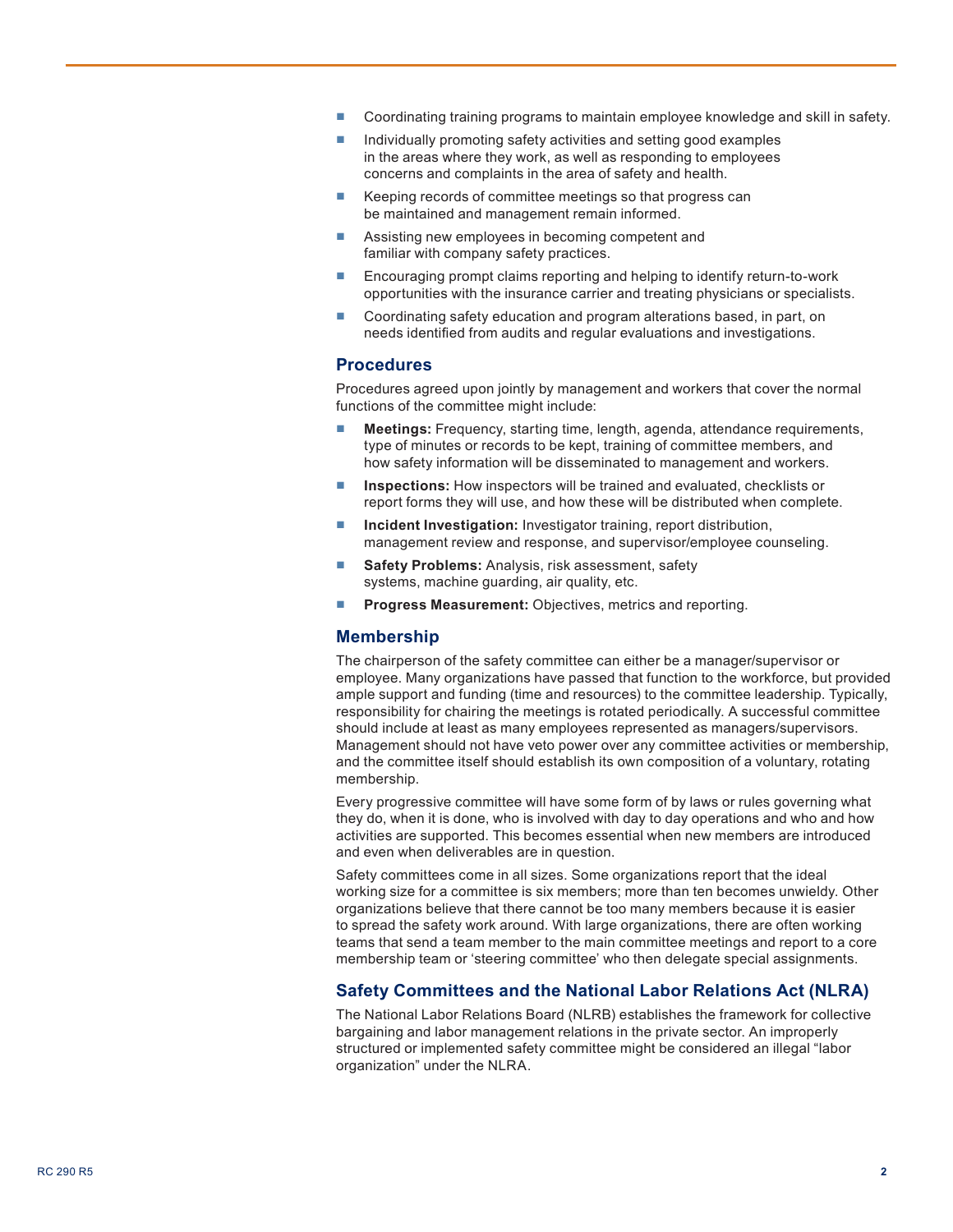The NLRA defines "labor organization" as one:

- 1. In which employees participate
- 2. Whose purpose is, at least in part, to "deal with" an employer, and
- 3. Where the "dealing with" is over working conditions

The Board has ruled that the following types of employee participation are suitable meeting groups and formats because they do not meet the "dealing with" definition for labor organization status.

**Brainstorming Groups:** These are groups of employees who think up a list of suggestions that are presented without evaluation or development to management. Management does not respond to the group but considers on its own the ideas from the brainstorming session and may adopt some of them. With brainstorming groups, the group makes no real proposals to management and management does not respond to the group.

**Information Gathering Committee:** Under this arrangement, an employee committee goes about gathering information on matters that concern safety and health. After it has gathered the information, the committee presents the information to management. Management may choose to act on the information or disregard it. As long as the committee makes no proposal to management, it avoids the "dealing with" component of labor organizations status.

**Suggestion Box:** This method permits individual employees to make specific safety and health recommendations directly to management. Because they are made individually, there is no group "dealing with" management over the suggestions, and there is no NLRA violation.

**Safety Conferences:** Certain safety conferences have been approved by the Board as well. Small group breakouts where employees raise their own safety-related issues and the facilitator presents those comments and suggestions to a central safety committee for consideration are acceptable as long as no bargainable issues are discussed. The Board considers properly designed safety conferences similar to brainstorming sessions.

**Committee of the Whole:** A committee, in which all employees participate, on a rotational basis, was approved by the NLRA. As long as the construct and function of these committees involves each employee presenting his or her own ideas, this type of arrangement is acceptable.

**Delegated Management Functions:** Employee committees that are assigned work and perform the work with a significant degree of independence from management have received approval from the Board. As long as the committee does not discuss or deal with the employer on issues discussed within the committee, it is not in violation of the NLRA.

#### **Employer Domination**

Violations of the NLRA often come in various forms—most without any forethought or malice. An employer may commit an unfair labor practice if it dominates or unlawfully assists an employee group concerning safety and health issues.

Domination of a committee exists when *all* of the following criteria are present:

- 1. The committee is the employer's idea, not employees'.
- 2. The employer exercises control over structure and function of the committee.
- 3. The employer maintains some, but not all, control over membership of the committee.
- 4. The employer can abolish the committee at will; and
- 5. The employer can influence or control the proposals the committee makes.